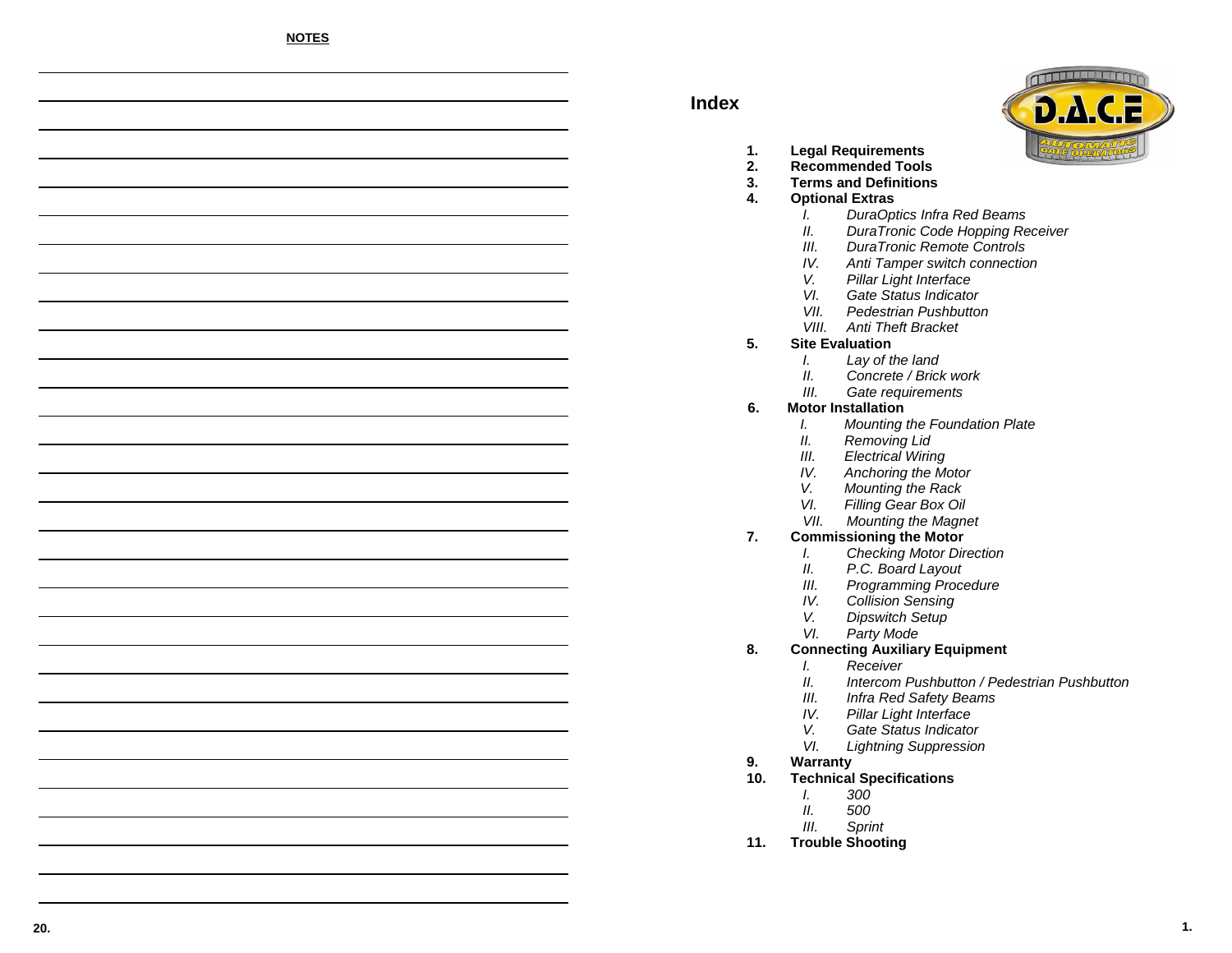#### **INTRODUCTION**

**Congratulations** on purchasing your DURASLIDE gate motor. D.A.C.E has proven to be <sup>a</sup> leader in the automation field and strives to manufacture high quality products using the latest technology available.

D.A.C.E. is constantly working on upgrading their products to bring you, the customer, <sup>a</sup> product of the highest quality. Other products manufactured by D.A.C.E. include:

- •DURASLIDE 300 SERIES / 500 SERIES / SPRINT SERIES
- •DURASWING GATE MOTORS
- •DURAOPTICS INFRARED BEAMS
- •DURATRONIC REMOTES AND RECEIVERS

It is recommended that an experienced gate installer is used to install your gate motor. If you intend to install this motor yourself, please read this manual carefully before any installation begins. This automatic gate operator is NOT <sup>a</sup> security device. It is designed to make access to <sup>a</sup> premise undemanding.

**Warning 220V/AC installation**

#### **1. LEGAL REQUIREMENTS AND WARNINGS**

- • It is recommended that your local E.C.A. (Electrical Contractors Association) is contacted in order to obtain the legal wiring regulations pertaining to the area.
- •Electrical Shock may occur while installing this equipment.
- •Injury or death by electrocution may lead to law suits against the installer/homeowner.
- • If you intend to run 220V/AC directly from the Mains supply (house supply) to the transformer, the wiring should be done by <sup>a</sup> qualified/registered electrician. This is <sup>a</sup> legal requirement and failure to do so may lead to non compliance of property or law suits against the property owner in the event of an accident.
- •• It is a legal requirement to run all cabling in conduit. The power supply must be run in a separate conduit to the communication cables.
- • Mains supply may only be run in <sup>a</sup> guarded cable. Under no circumstances may 220V/AC be run using Communication, Cabtyre or Ripcord Cables.
- • D.A.C.E will not be held liable for any accident / incident resulting in damage, injury or death ensuing from the installation of the automatic gate motor.
- • Although the DuraSlide has built-in collision sensing, substantial damage may occur. For this reason safety beams should be used on all installations.
- •Do not allow children to play near or with any gate, gate motor or remote control.
- • It is the responsibility of the installer to ensure that the gate is in good working condition before automating the gate.

#### **2. RECOMMENDED TOOLS**

- •Assorted screw drivers – Phillips and flat
- •17mm spanner
- •17mm Socket
- •Tape Measure
- •Spade
- •Pick
- •Level
- •Drilling Machine
- •Steel Drill Bits
- •Masonry Drill Bits
- •Hammer
- •Multi Meter
- •• Side Cutters
- •Hacksaw

#### **NOTES**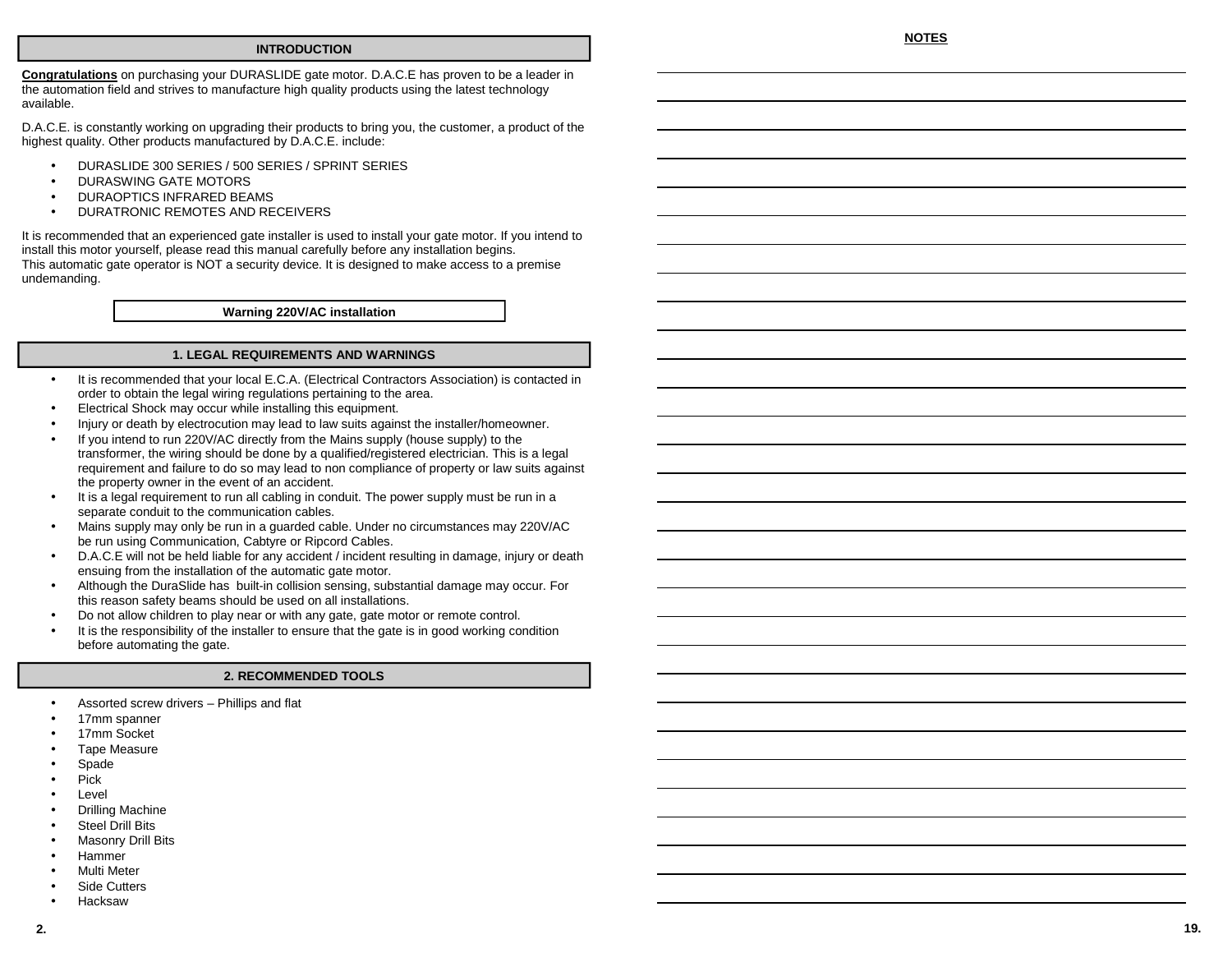## **NOTES**

#### **3. TERMSANDDEFINITIONS**

- AUTOCLOSE- allows gate to close automatically after a selected time period (see Dipswitch setup)
- PEDESTRIAN ACCESS- gate will open partially and will autoclose after 6 secs.
- **PARTY MODE** this allows autoclose to be overridden and gate can remain open for as long as needed.
- MULTI USER- commonly used in a town house situation. The gate will open completely, regardless of any other trigger received.(see dipswitch setup)
- COLLISION SENSING- in the event of a collision while closing, the gate will stop and then reopen. If collision occurs while opening , the gate will stop.
- **BATTERY** 12 volt 7 amp/hour, drives the motor.
- CHARGER MODULE- delivers a trickle charge to maintain a constant 13,8 V/DC in the battery.
- TRANSFORMER- receives 220 V/AC from the mains supply and delivers 16 V/AC to the •charger module.
- MAIN P.C. BOARD- this is the printed circuit board that contains all the electronic components that operate the motor. (Fig.11)

**N O TE** : always remove the power from the P.C. Board before connecting any inputs.

- RECEIVER- this is an external component that will trigger the motor via the main P.C. Board
- • $\bullet$  REMOTE / TRANSMITTER- this is a device that will trigger the motor via the receiver.
- INTERCOM- there are many types of intercoms available, an intercom allows communication •between the gate and the house. There is normally a button on the intercom handset that operates the gate.
- TEST BUTTON- button found on the main P.C. Board that is used to activate the motor during program me mode.
- RACK- length of gear mounted on the gate. (Fig.1.1)
- PINION- drive gear fitted to main drive shaft of motor.
- FOUNDATION PLATE- secures motor to concrete plinth. (Fig.1.2)
- MANUAL OVERRIDE MODE- allows the gate to be moved by hand.(Fig.6)

## **BASICSITE LAY OUT**

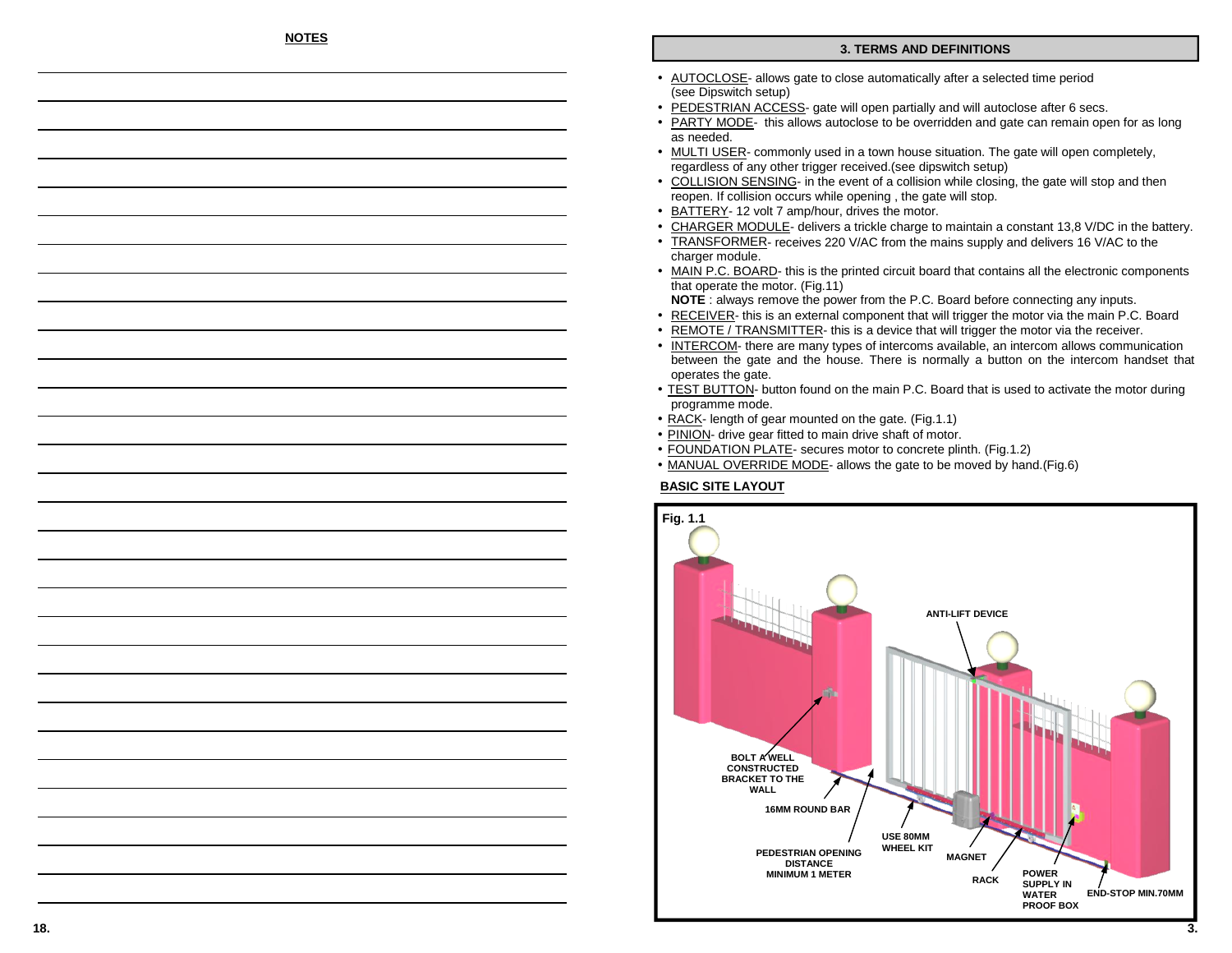

**Table 3.1**

| <b>SYMPTOM</b>                                                                                 | <b>CAUSE</b>                                                                                                                                                                   |                                                                                             |  |
|------------------------------------------------------------------------------------------------|--------------------------------------------------------------------------------------------------------------------------------------------------------------------------------|---------------------------------------------------------------------------------------------|--|
| Motor will not open or close<br>using remote                                                   | -RX coding incorrect<br>-Receiver faulty.<br>-3 amp fuse blown.<br>-Receiver wiring fault.<br>-False trigger, check all other<br>triggers. Remove and replace<br>one at a time | Check RX coding<br>Try spare TX or RX<br>Test fuse<br>Check wiring                          |  |
| Motor operates without any<br>trigger (opens and closes on its<br>own!)                        | -Receiver wiring fault.<br>-False trigger,                                                                                                                                     | -Check all other triggers.<br>-Remove and replace one at a<br>time                          |  |
| Motor will not open or close<br>using intercom but works from<br>TX button                     | -Cable fault<br>-Dead short                                                                                                                                                    | Remove all triggers<br>Bridge TRIG and GND on<br>P.C.B if it works, check cable             |  |
| Motor will not trigger using both<br>remote and intercom but will<br>trigger using test button | -Trigger circuit faulty on P.C.B.                                                                                                                                              | Return for repairs                                                                          |  |
| Motor will not open using test<br>button                                                       | -Dead short<br>-Blown motor fuse<br>-Flat battery<br>-P.C.B fault                                                                                                              | Remove all triggers<br>Test fuse<br>Do FULL battery test<br>Return for repairs              |  |
| Motor will not close                                                                           | As no 4<br>-Beams link removed<br>-Beams faulty<br>-Beams cable fault                                                                                                          | Check beams link is on<br>Isolate beams using link<br>Check continuity                      |  |
| Motor runs then suddenly stops                                                                 | -Loose battery wires.<br>-Encoder not plugged on<br>-Encoder dirty / faulty                                                                                                    | Check battery wires<br>Check encoder plug<br>Count status light (4 flashes)                 |  |
| Motor opens and closes on its<br>own                                                           | -Neighbour has same TX code<br>-Faulty intercom / RX wires<br>-P.C.B. faulty                                                                                                   | Change code<br>Remove all triggers<br>Return for repairs                                    |  |
| Motor runs slowly then stops<br>and clicking noise heard                                       | -Flat battery                                                                                                                                                                  | Test battery (full test)<br>Check charger and cables                                        |  |
| Motor runs open instead of<br>closed in programme mode                                         | -Motor wires wrong way                                                                                                                                                         | Remove and reverse                                                                          |  |
| Motor closes then opens after<br>certain time period                                           | -Motor wires wrong way and<br>auto close selected                                                                                                                              | As above                                                                                    |  |
| Motor runs closed in<br>programme mode hits stop but<br>will not open                          | -Flat battery<br>-P.C.B. faulty<br>-Shaft encoder faulty                                                                                                                       | <b>Test battery</b><br>Return for repairs<br>Remove prog link press and<br>count status LED |  |
| Motor opens but closes<br>immediately                                                          | No 3 dipswitch is on                                                                                                                                                           | Switch 3 off or select auto close                                                           |  |
| 3 amp fuse blown                                                                               | Dead short                                                                                                                                                                     | Check wiring and replace fuse                                                               |  |
| Motor fuse blowing                                                                             | -Gate has hit an obstruction<br>-Gate hit end stop<br>-Faulty motor                                                                                                            | Check rail for obstructions<br>Check shaft encoder                                          |  |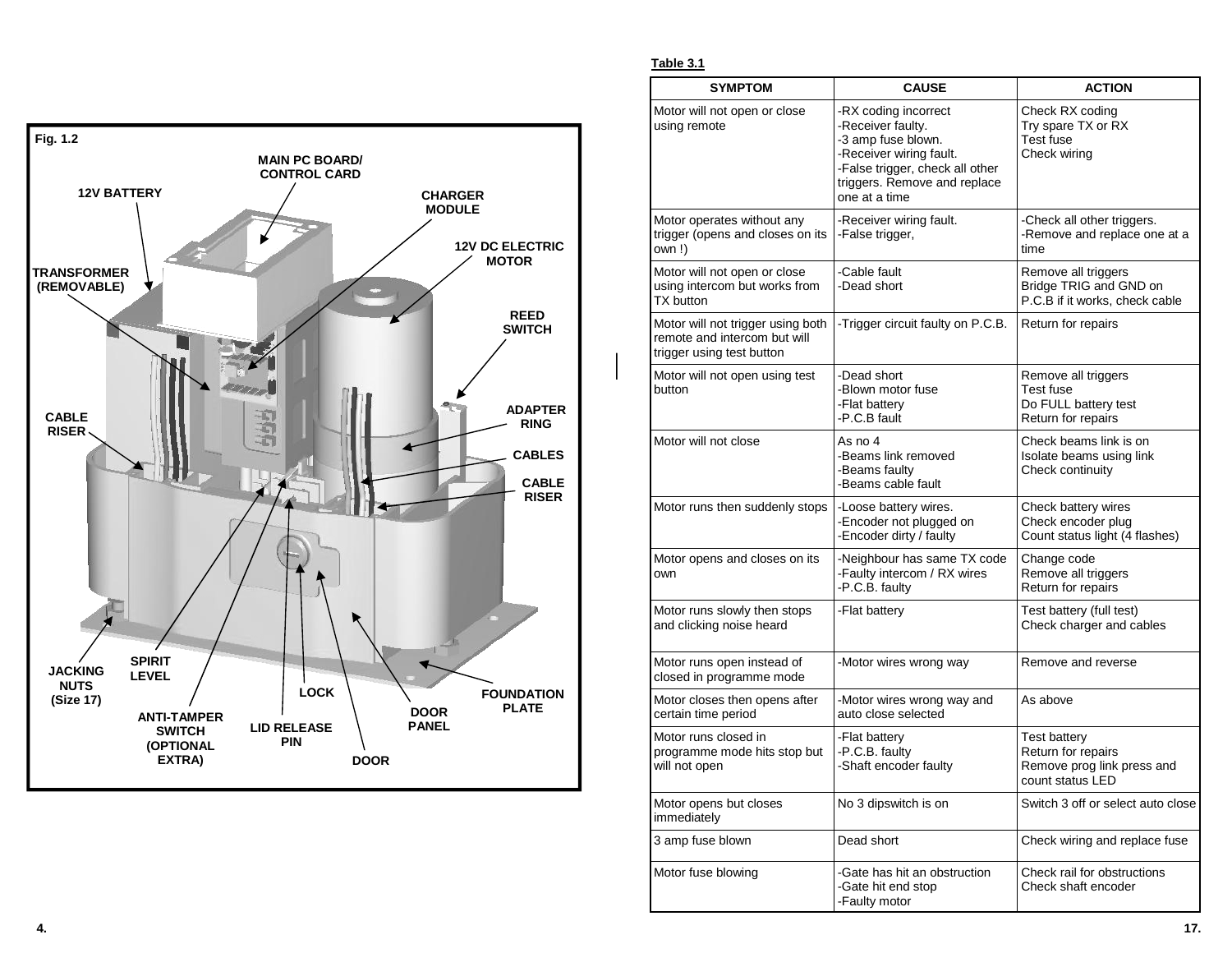#### **4. OPTIONAL EXTRAS**

**MOTOR DIMENSIONS**



#### **11. TROUBLE SHOOTING**

#### **LED DIAGNOSTICS**

#### **Table 3**

| <b>STATUS LED FLASHES</b> | <b>FAULT</b>                                                                                                                                                                                                | <b>ACTION</b><br>Remove and test fuses.<br>Check motor wires are tight,<br>Check brushes.<br>Check battery<br>Return P.C.B for repairs. |  |
|---------------------------|-------------------------------------------------------------------------------------------------------------------------------------------------------------------------------------------------------------|-----------------------------------------------------------------------------------------------------------------------------------------|--|
| 2 or 3 flashes            | -Blown motor fuse<br>-Motor wires out or loose.<br>-Brushes worn -Low battery<br>-Blown track on P.C.B.                                                                                                     |                                                                                                                                         |  |
| 4 flashes                 | Check encoder plug is on<br>-Shaft encoder unplugged<br>Remove encoder and check for<br>-Shaft encoder dirty<br>-Blown track on P C Board<br>dirt etc.<br>If P.C.B. has blown track, return<br>for repairs. |                                                                                                                                         |  |
| 5 flashes                 | -Reed switch faulty                                                                                                                                                                                         | Replace                                                                                                                                 |  |
| 6 flashes                 | -Shaft encoder sensor dirty or<br>damaged                                                                                                                                                                   | Clean sensor or replace                                                                                                                 |  |

#### **OVER CURRENT AND LOW BATTERY LED (See Fig. 11)**

| Yellow LED flashing | -Flat battery | Replace or re-charge                    |  |
|---------------------|---------------|-----------------------------------------|--|
| Yellow ON solid     | -Over current | Check motor or gate for<br>obstructions |  |

**I. DURAOPTIC INFRA RED BEAMS**- it is strongly recommended that beams are used on all nstallations. The beams are designed to stop the gate from closing on <sup>a</sup> vehicle / pedestrian. If the gate is closing and the beam is broken, the gate will stop and then reopen.

**II. DURATRONIC CODE HOPING RECEIVER**- radio receiver which uses random code radio signals to activate the motor.

**III. DURATRONIC REMOTE CONTROL**- radio transmitter which transmits <sup>a</sup> secure radio signal to the receiver.

**IV. ANTI TAMPER SWITCH**- this is <sup>a</sup> microswitch which can be connected to <sup>a</sup> house alarm zone that will trigger the alarm if the motor cover is removed.

**V. PILLAR LIGHT INTERFACE**- automatically switches lights on when <sup>a</sup> trigger is received. The lights will stay on for 4 minutes.

**VI. GATE STATUS INDICATOR**- the position of the gate can be seen on <sup>a</sup> L.E.D. which can be fitted to the intercom handset.

**VII. PEDESTRIAN PUSHBUTTON**- activates the gate in pedestrian mode **VIII. ANTI THEFT BRACKET**- deters theft of the motor

#### **5. SITE EVALUATION.**

**I. LAY OF THE LAND**- it is important that the rail is level and the motor is above the flood level. (Fig.2.1)

**II. CONCRETE AND BRICK WORK**– A concrete plinth of approximately 400 <sup>x</sup> 400 <sup>x</sup> 300 must be laid to secure the foundation plate (Fig.5.1).



**Motor mounted above flood level with adequate drainage.**



**Motor mounted below flood level .**

**To avoid obstructions the rail should be set above**

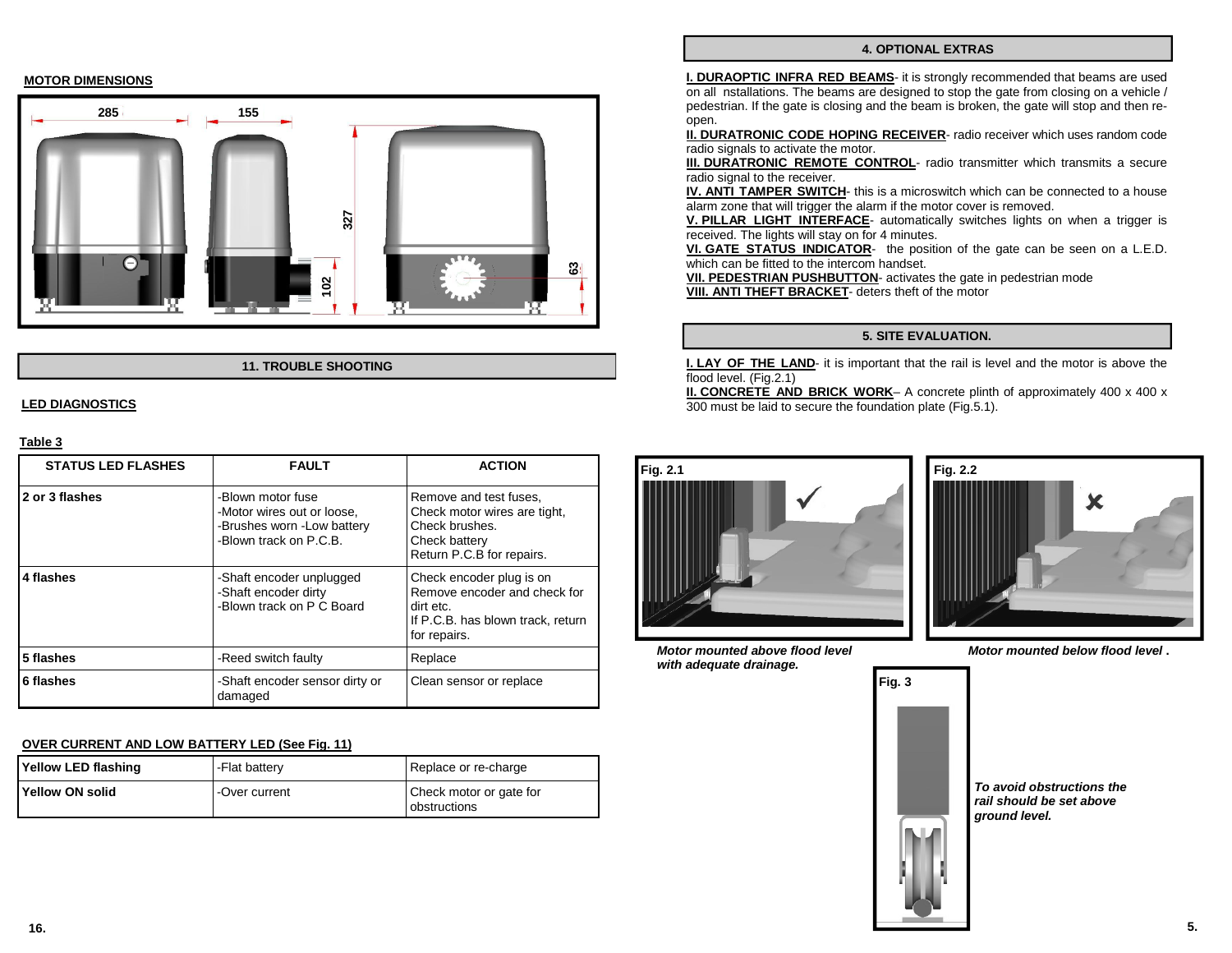**III.GATE REQUIREMENTS**- it is important to note that the gate must be in good working order before the motor is installed.

The following items must be checked to ensure that the gate is in good order:

- Using <sup>a</sup> normal fishing scale, check the linear start –up force of the gate. (Fig.4)
- The rail must be level.
- Wheels must move freely.
- Rollers must run freely.
- End stoppers must be secure (minimum 70mm—see *Fig. 1.1*).
- Wall bracket must be secure and must not restrict the gate in any way.
- An anti lift device must be placed above the gate to avoid the gate being lifted off the rail.



**NOTE:** If a gate rail is not level it may cause the gate to knock the end stops due to the inertia of the gate. D.A.C.E. will not be held responsible for any gate that hits the end stopper due to the gate rail not being level.

## **Maximum Linear Start up Force for DuraSlide 300 series is as follows:**

#### **Table 1.1**

| <b>Start Up</b> | Running | Openings per day |
|-----------------|---------|------------------|
| 18kgf           | 5kgf    |                  |
| 8kgf            | 3kgf    | ົ                |
| 4kgf            | 2kgf    | 40               |

**Maximum Linear Start up Force for DuraSlide 500 series is as follows:**

## **Table 1.2**

| <b>Start Up</b> | Running           | Openings per day |
|-----------------|-------------------|------------------|
| 25kgf           | 10 <sub>kgf</sub> | 20               |
| 20kgf           | 8kgf              | 50               |
| 15kgf           | 6kgf              | 85               |
| 10kgf           | 4kgf              | 120              |
| 5kgf            | $2.5$ kgf         | 150              |

## **Maximum Linear Start up Force for DuraSlide Sprint series is as follows:**

## **Table 1.3**

| <b>Start Up</b> | Running | Openings per day |
|-----------------|---------|------------------|
| 18kgf           | 5kgf    | 20               |
| 8kgf            | 3kgf    | 30               |
| 4kgf            | 2kgf    | 40               |

## **9. WARRANTY**

The motor, gearbox and P.C.B. are warranteed for <sup>a</sup> period of two years. The following conditions apply to the warranty:

- Warranty does not apply if the goods are subject to misuse.
- Warranty does not apply if the goods are installed contrary to the specifications as laid out by D.A.C.E cc.
- Warranty does not apply if any attempt has been made to repair the goods by any workshop and/or person not authorised to do so by D.A.C.E. cc.
- Warranty does not apply if the goods have been repaired using components not tested, passed or authorised by D.A.C.E cc.
- Warranty only covers repair, components and labour. It does not include transport, postage and railage which will be for the account of the purchaser.
- Warranty does not cover corrosion, insect damage or Acts of God.
- The 7AH Battery and Transformer are covered by <sup>a</sup> one year warranty.

## **NOTE**

This is a factory warranty and the product is to be sent to the factory for repair. This is not an onsite warranty.

## **10. TECHINCAL SPECIFICATIONS**

## • **Motor**: 12

- V/DC• **Transformer**: 220
- Fuses:

0 V/AC input to 16 V/AC output **Fuses**: motor 20 amps 12 V output 3 amps

## **I. DuraSlide 300 Series**

- The 300 series uses <sup>a</sup> 12 V/DC 100 <sup>w</sup> motor.
- In the event of <sup>a</sup> power failure, the battery will do +- 80 operations depending on gate size and mass.
- The maximum gate size for the 300 series is 11m long.
- The 300 Series is designed as <sup>a</sup> domestic type gate operator.
- The maximum number of openings per day is 50 dependant on gate mass (See Table 1.1)
- The maximum gate mass is 300 kg.
- The 300 Series has <sup>a</sup> nominal speed of 19 <sup>m</sup> per minute.
- The colour of the badge is grey.

## **II. DuraSlide 500 Series**

- The 500 Series uses a 12V/DC. 120w motor.
- In the event of power failure the motor will do  $+$  50 operations.
- The maximum size of the gate is 11m long.
- The motor can be used in <sup>a</sup> complex situation with <sup>a</sup> maximum of 30 units.
- The maximum number of openings per day is 120 dependant on gate mass (see Table 1.2).
- The maximum gate mass is 500kg.
- The 500 series has <sup>a</sup> nominal speed of 20m per minute.
- The colour of the badge is green

## **III. DuraSlide Sprint**

- The Sprint Series uses <sup>a</sup> 12V/D C. 120w motor. The motor has the same charging system as the 300 series.
- In the event of <sup>a</sup> power failure the motor will do +- 50 operations.
- The maximum gate size is 11m long.
- This motor can be used in <sup>a</sup> housing complex situation with <sup>a</sup> maximum of 30units.
- The maximum gate mass is 300kg.
- The maximum number of openings per day is approximately 120 dependant on gate mass (see Table 1.3).
- The Sprint series has <sup>a</sup> nominal speed of 24 <sup>m</sup> per minute.
- The colour of the badge is bronze.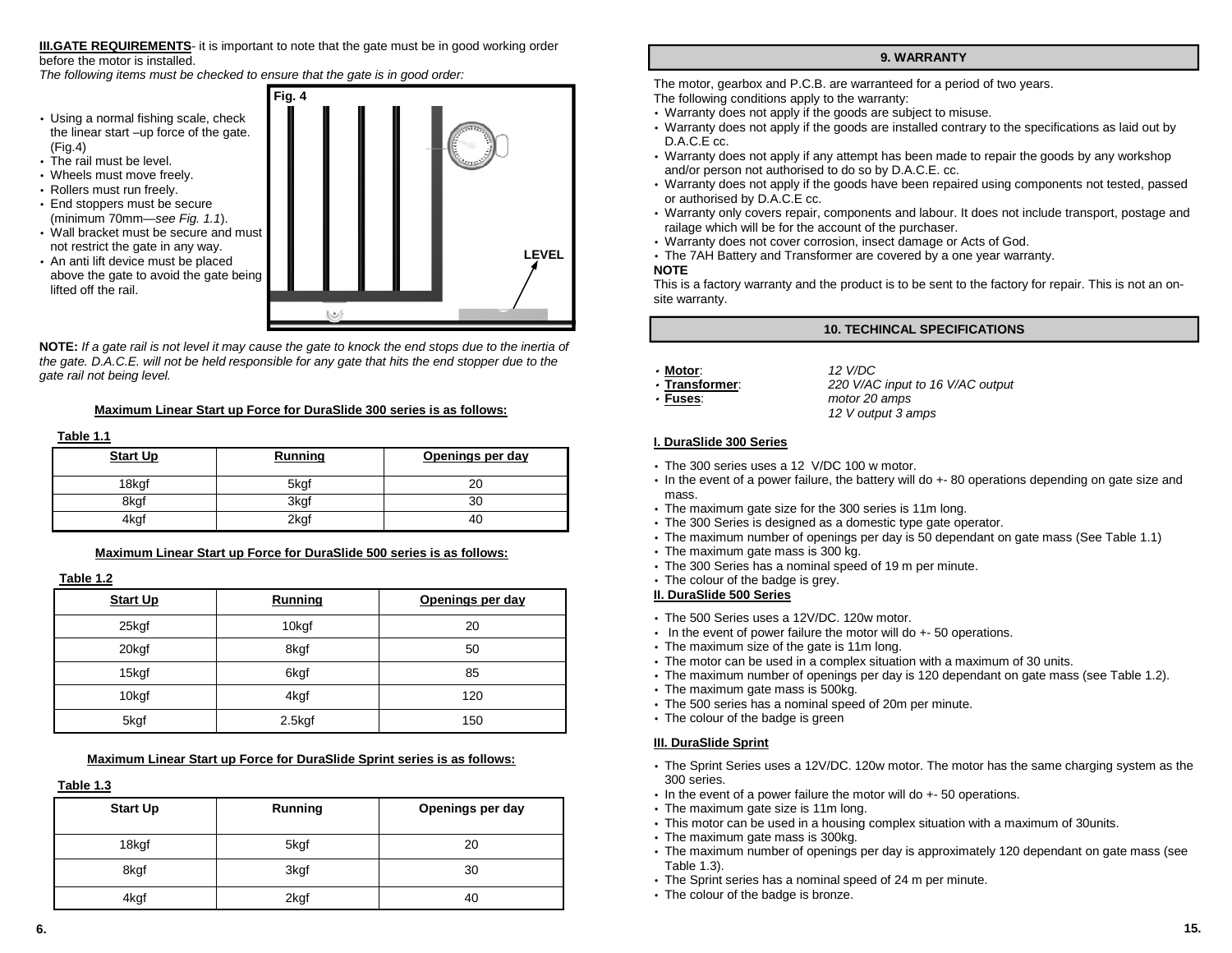#### **III. CONNECTING INFRA RED SAFETY BEAMS**



- Infrared safety beams should always be used if the gate is to be set on auto close. (see Dipswitch settings)
- Infrared safety beams are wired in <sup>a</sup> normally closed circuit.
- **BEAMS LINK** must be removed from the main P.C. Board once the beams have been connected.(Fig. 11)

#### **IV.CONNECTING PILLAR LIGHT INTERFACE**

- The light lock board is an optional extra that may be used to release <sup>a</sup> magnetic lock (not active with DuraSlide motors) and or switch on pillar lights. It will switch when the board receives a trigger signal i.e. from <sup>a</sup> remote or intercom.
- The lights will remain on for 4 minutes and then they will switch off automatically.
- To connect the light lock board (Fig. 11)

#### **V.CONNECTING GATE STATUS INDICATOR.**

- A status L.E.D. can be connected to identify the position of the gate from <sup>a</sup> remote location i.e. inside the house.
- The L.E.D. is normally mounted on the intercom handset.
- The L.E.D. is connected to the main P.C. Board
- The status flashes are as follows:
	- ∗ One flash every two seconds gate is in the closed position and the A.C. is connected
	- ∗ Status light on solidly gate is in open position.
	- ∗ Status light flashing once per second gate is in motion.



#### **VI.LIGHTNING SUPPRESSION**

For adequate Lightning Suppression ensure that the motor is earthed correctly through the mains earth.

#### **6. MOTOR INSTALLATION**

#### **I. MOUNTING FOUNDATION PLATE (OPTION 1 )**



## **MOUNTING FOUNDATION PLATE (OPTION 2)**

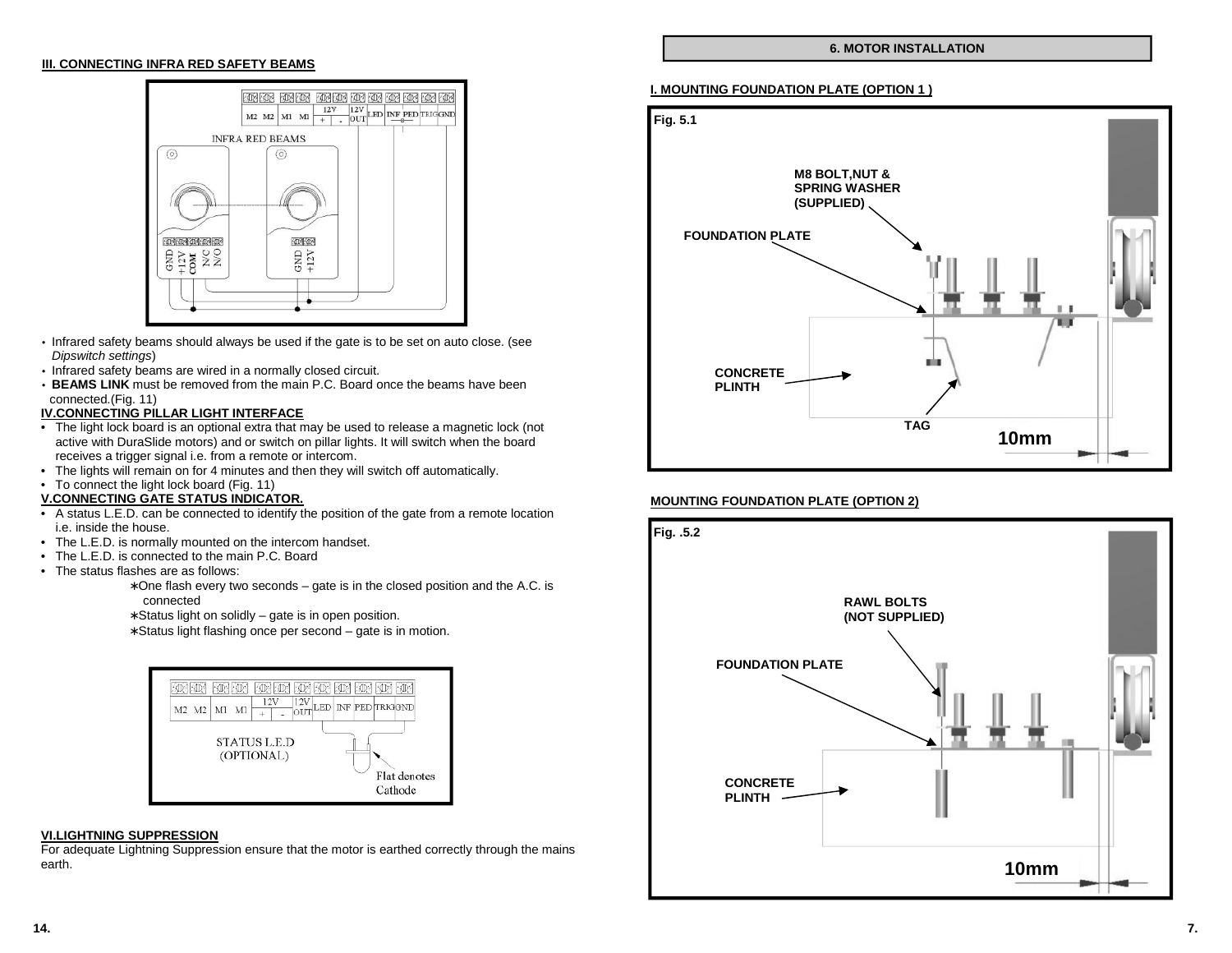#### **II. REMOVING THE LID– Engaging Motor**



## **III. ELECTRICAL WIRING**

The electrical wiring of the motor can be done in **two** ways.

- a. •The transformer can be removed from the motor and plugged into <sup>a</sup> normal plug socket in the house. 16 V/AC. is then run directly to the battery charger. The battery charger module is found below the main P.C. Board. (Fig.1.2) Take care that the wires are connected the correct way.
	- •The cable should be run 300 mm under the ground.
	- •The cable must be in <sup>a</sup> water proof conduit and must be terminated inside the motor.
	- •There is a slot in the bottom of the foundation plate to allow for the conduit to enter the motor.(see Fig. 7.1).
	- •There are two cable risers for the cables to enter from the foundation plate (see Fig. 1.2).
- b. •The second method of doing the cabling, is not recommended as this should only be done by <sup>a</sup> registerd electrician. This method involves running 220 V/AC to an isolator box mounted not more than 1,5 <sup>m</sup> from the motor (this is <sup>a</sup> legal requirement).Extreme care must be taken when running high voltage. The cable to be used must be of <sup>a</sup> guarded type cable and it must be at least 2.5 mm 2 core with earth type cable. The cable must be in <sup>a</sup> conduit buiried at least 500mm under the ground, no other cable can be placed in the same conduit as the power cable. The cable must be terminated in <sup>a</sup> water proof box no more than 1,5m from the motor.
	- •The motor must be pluged into the water proof box.

**NOTE:** this is a guideline only. The local E.C.A. must be contacted to establish the local regulations.

## **VI. PARTY MODE (AUTOCLOSE OVERRIDE)**

- Press the test or intercom button and hold down, for ±15 secs, until the gate starts to open. Release the button as soon as the gate is in motion. The gate will remain open.
- To get the gate to operate in normal mode press the button twice within 2 seconds. The gate will now return to normal Auto Close operation

## **8. CONNECTING AUXILIARY EQUIPMENT**

#### **NOTE : ENSURE THAT ALL POWER IS REMOVED FROM THE P.C. BOARD BEFORE ANY CONNECTIONS ARE DONE.**

#### **I. CONNECTING A RECEIVER**

- •• Receiver should be mounted outside the motor.
- •Ensure that remotes and the receiver are compatible





## **II. CONNECTING INTERCOM PUSHBUTTON /PEDESTRIAN PUSHBUTTON**

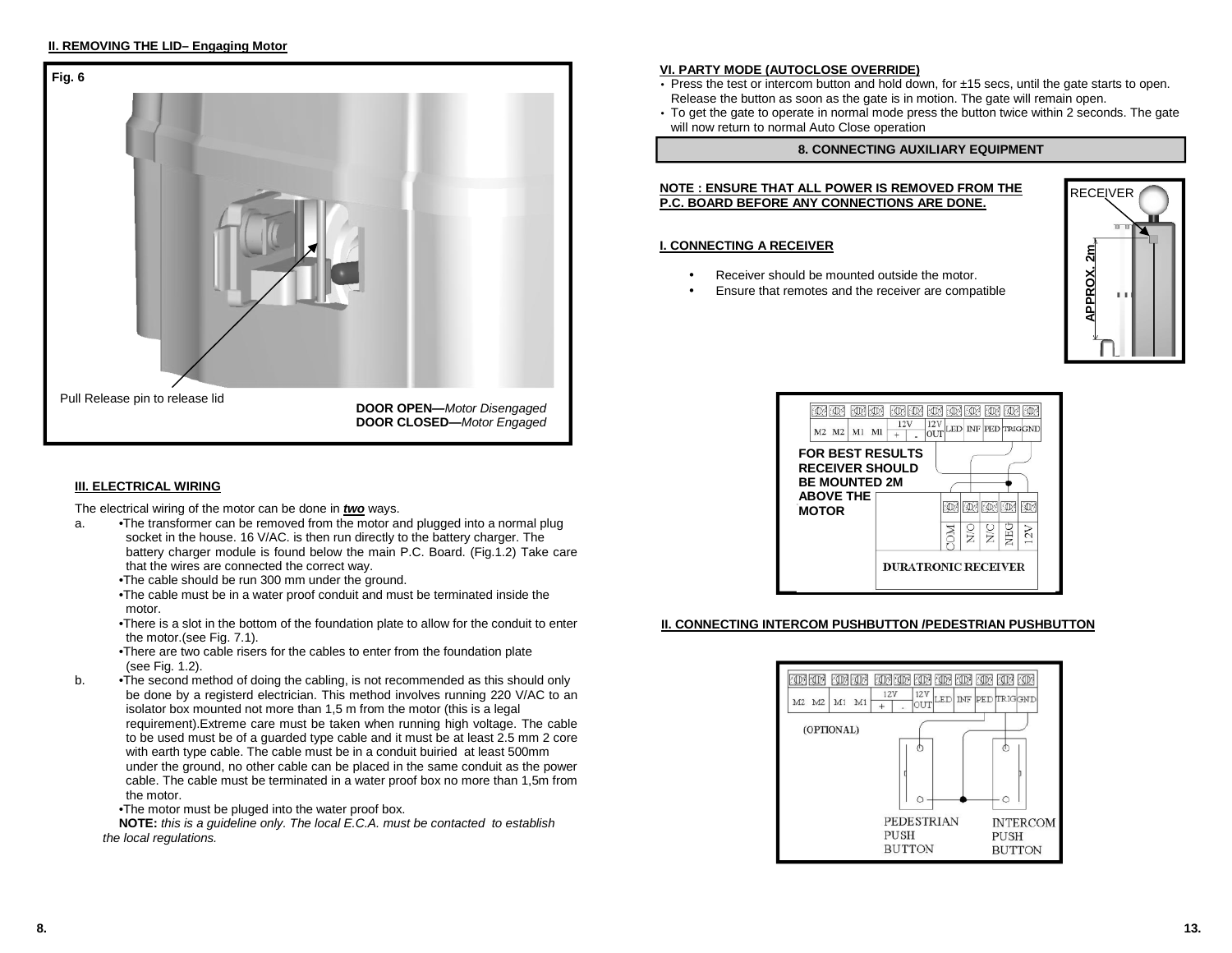## **III.PROGRAMMING PROCEDURE**

IT IS IMPORTANT TO NOTE THAT IF THE MAGNET IS NOT FITTED OR IS INCORRECTLY FITTED THAT THE FOLLOWING PROGRAMMING PROCEDURE WILL NOT BE SUCCESSFUL.

**STEP 1** Ensure that main P.C. Board is off i.e. no LED's are on.

**STEP 2** Ensure that the gate has adequate physical stoppers at both ends (see Fig.1.1).

**STEP 3** Place motor in manual override. Push the gate open about 1000mm (this will be the distance that the gate opens in pedestrian mode). If <sup>a</sup> larger pedestrian opening is required then open the gate to the preferred distance before proceeding to step 4.

**STEP 4** Engage the gearbox by closing the door and slowly moving the gate until <sup>a</sup> click can be heard.

**STEP 5** Check motor direction is correct (see Fig. 10.1).

**STEP 6** Establish what type of motor you have and select Dipswitch No. 1 accordingly (see Dipswitch Setup).

**STEP 7** Enable PROGRAM MODE by connecting the PROGRAM LINK (SEE Fig. 11).

**STEP 8** Connect the battery. Make sure that the battery polarity is NEVER reversed (if the polarity is reversed it will blow the P.C. Board ). The red LED's will flash simultaneously at high speed indicating that the board is in PROGRAM MODE.

**STEP 9** Push the TEST button. The following will occur:

• Gate moves slowly to the closed position and strikes the closed stopper.

• Gate moves slowly to the open position and strikes the open stopper.

**STEP 10** Remove the PROGRAM LINK. The programming procedure is now complete. **STEP 11** Connect AC (See Fig.11).

#### **IMPORTANT**

IF AN ERROR OCCURS WHILE PROGRAMMING, REMOVE BATTERY POWER AND BE-GIN FROM STEP 3.

#### **SPECIAL NOTE**

If Safety Beams are fitted to the gate, ensure that the beam is not broken during the programming sequence.

**IV.COLLISION SENSING** in addition to Dipswitch No. 2 the collision sensing can be increased/decreased using the Collision Sensing pots (see Fig. 11)

Using <sup>a</sup> small flat screwdriver by turning the collision sensing pots clock wise will decrease the sensitivity of the gate. This means that if the motor hits an object the gate will drive with more force.

#### **V.DIPSWITCH SETUP**

| Dipswitch No.1      | motor selection          | <b>ON-</b> 500 series / Sprint series                                                                                                                 |
|---------------------|--------------------------|-------------------------------------------------------------------------------------------------------------------------------------------------------|
|                     |                          | <b>OFF-300 series</b>                                                                                                                                 |
| Dipswitch No. 2     | collision sensing        | <b>ON-</b> Heavy gate                                                                                                                                 |
|                     |                          | <b>OFF-Light Gate</b>                                                                                                                                 |
| Dipswitch No.3      | multi-user mode          | ON- Gate will open fully regardless of<br>any other trigger (i.e. used in town<br>house situations. Auto Close must be<br>selected for this function) |
| Dipswitch No.4      | Reserved for future use. |                                                                                                                                                       |
| Dipswitch No.5 to 8 | Auto close function      | See table 2                                                                                                                                           |

## **TABLE 2**

| <b>Auto-Close</b> | Switch 5   | Switch 6   | Switch 7   | Switch 8   |
|-------------------|------------|------------|------------|------------|
| 5 Sec             | ON         | <b>OFF</b> | <b>OFF</b> | <b>OFF</b> |
| 10 Sec            | OFF        | ON         | OFF        | <b>OFF</b> |
| 15 Sec            | ON         | ON         | <b>OFF</b> | <b>OFF</b> |
| 20 Sec            | <b>OFF</b> | ON         | <b>OFF</b> | <b>OFF</b> |
| 35 Sec            | ON         | ON         | ΟN         | <b>OFF</b> |
| 40 Sec            | <b>OFF</b> | <b>OFF</b> | <b>OFF</b> | ON         |
| 75 Sec            | ΟN         | ON         | ΟN         | ON         |

#### **IV. ANCHORING THE MOTOR**



#### **V.MOUNTING THE RACK**



- **STEP 1**: Fasten motor on Jacking Nuts as in Fig. 7.2. and ensure motor is level.
- **STEP 2**: Place the rack on pinion (Fig.7.3) There should be no clearance and the rack must be level.
- **STEP 3**: Fix rack to the gate with Tek Screws (Self Drilling) as close to the motor as possible..
- **STEP 4**: Move gate slowly about 300mm and repeat step 3 throughout the entire length of rack.
- **STEP 5**: Lower motor using Jacking Nuts and then tighten Clamping Nuts. Ensure that there is <sup>a</sup> 2mm gap between the pinion and the rack (Fig.7.4) and ensure motor is level.

## **VI. FILLING GEAR BOX OIL**